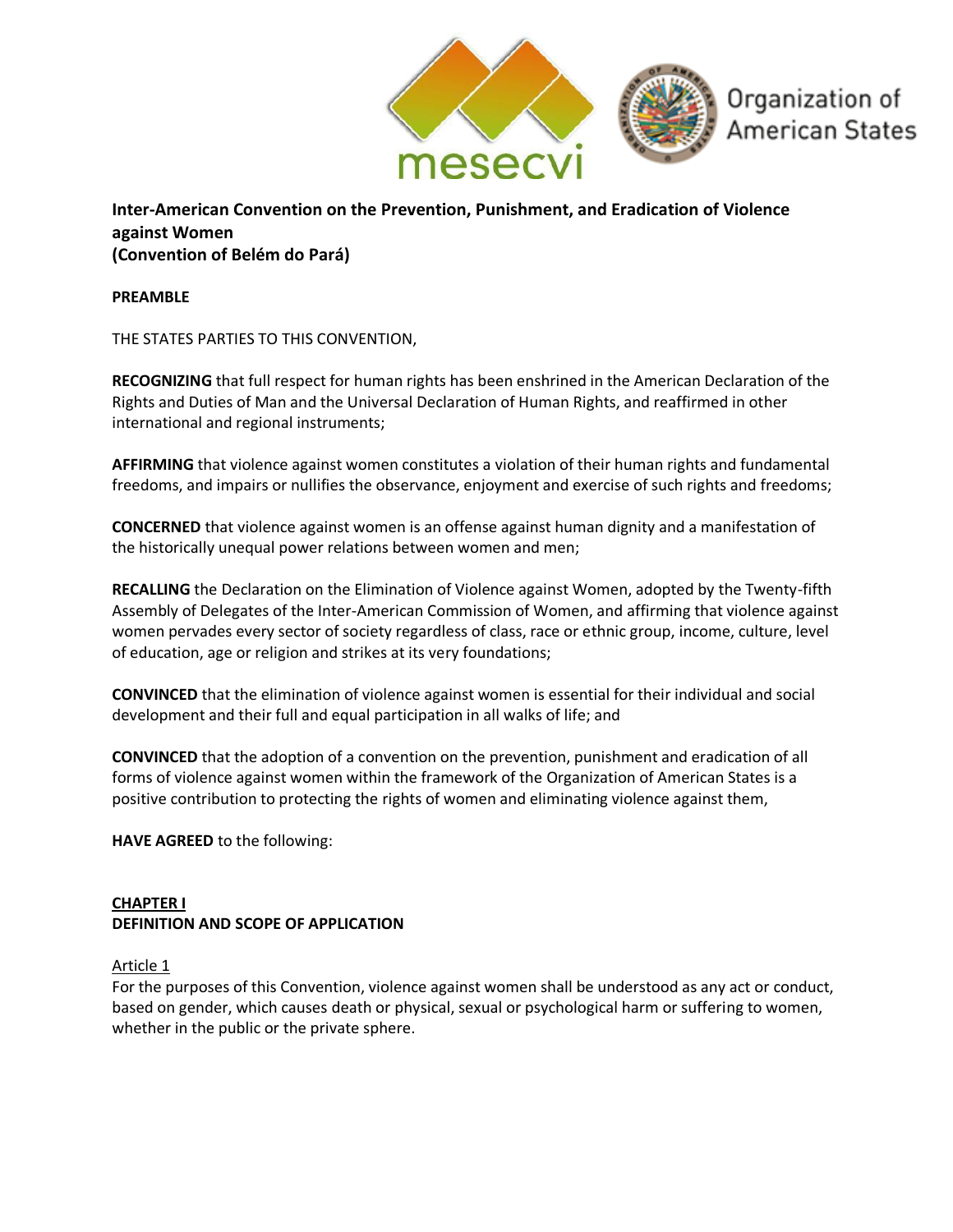## Article 2

Violence against women shall be understood to include physical, sexual and psychological violence:

- a. that occurs within the family or domestic unit or within any other interpersonal relationship, whether or not the perpetrator shares or has shared the same residence with the woman, including, among others, rape, battery and sexual abuse;
- b. that occurs in the community and is perpetrated by any person, including, among others, rape, sexual abuse, torture, trafficking in persons, forced prostitution, kidnapping and sexual harassment in the workplace, as well as in educational institutions, health facilities or any other place; and
- c. that is perpetrated or condoned by the state or its agents regardless of where it occurs.

## **CHAPTER II RIGHTS PROTECTED**

## Article 3

Every woman has the right to be free from violence in both the public and private spheres.

## Article 4

Every woman has the right to the recognition, enjoyment, exercise and protection of all human rights and freedoms embodied in regional and international human rights instruments. These rights include, among others:

- a. The right to have her life respected;
- b. The right to have her physical, mental and moral integrity respected;
- c. The right to personal liberty and security;
- d. The right not to be subjected to torture;
- e. The right to have the inherent dignity of her person respected and her family protected;
- f. The right to equal protection before the law and of the law;
- g. The right to simple and prompt recourse to a competent court for protection against acts that violate her rights;
- h. The right to associate freely;
- i. The right of freedom to profess her religion and beliefs within the law; and
- j. The right to have equal access to the public service of her country and to take part in the conduct of public affairs, including decision-making.

## Article 5

Every woman is entitled to the free and full exercise of her civil, political, economic, social and cultural rights, and may rely on the full protection of those rights as embodied in regional and international instruments on human rights. The States Parties recognize that violence against women prevents and nullifies the exercise of these rights.

## Article 6

The right of every woman to be free from violence includes, among others:

- a. The right of women to be free from all forms of discrimination; and
- b. The right of women to be valued and educated free of stereotyped patterns of behavior and social and cultural practices based on concepts of inferiority or subordination.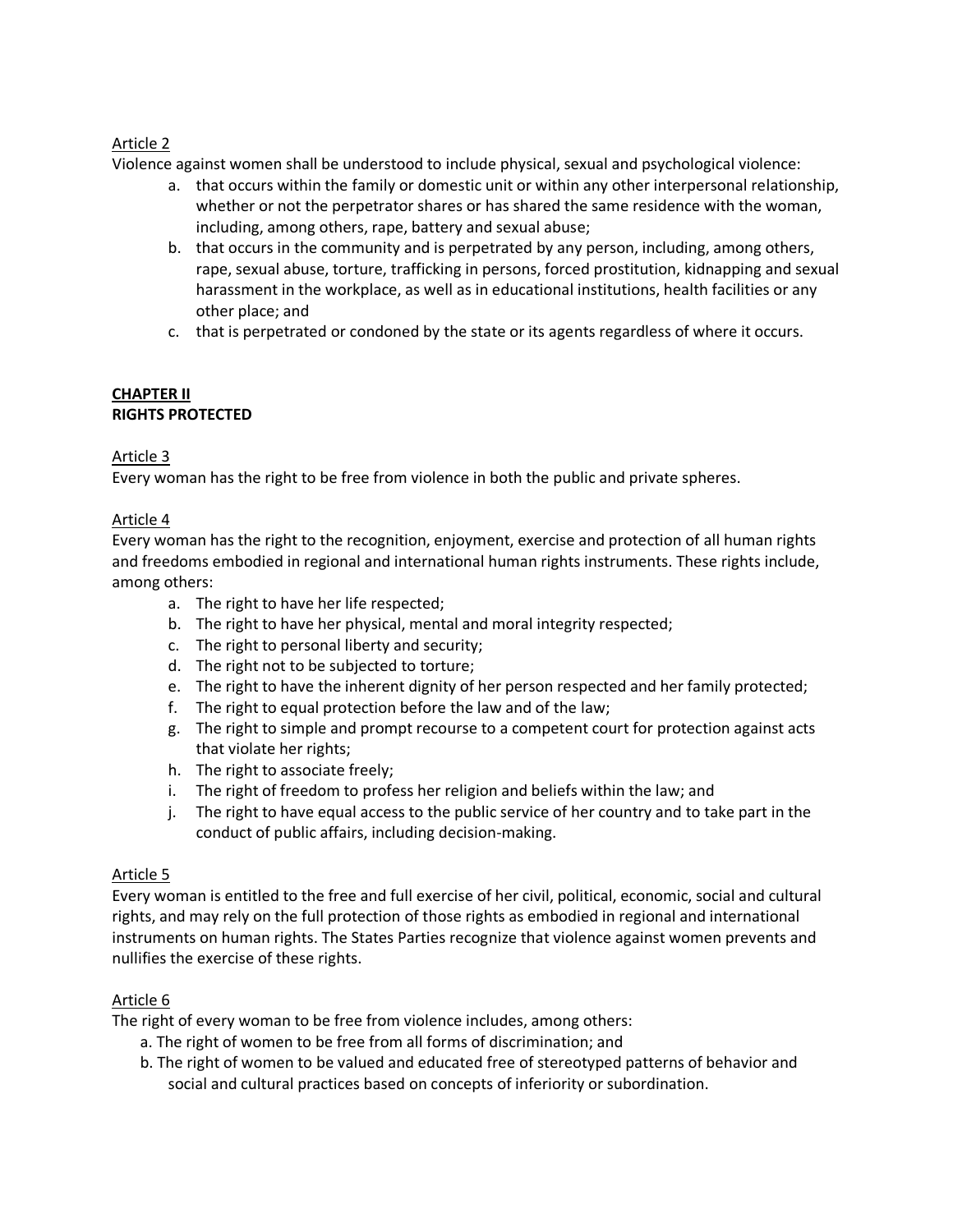## **CHAPTER III DUTIES OF THE STATES**

## Article 7

The States Parties condemn all forms of violence against women and agree to pursue, by all appropriate means and without delay, policies to prevent, punish and eradicate such violence and undertake to:

- a. refrain from engaging in any act or practice of violence against women and to ensure that their authorities, officials, personnel, agents, and institutions act in conformity with this obligation;
- b. apply due diligence to prevent, investigate and impose penalties for violence against women;
- c. include in their domestic legislation penal, civil, administrative and any other type of provisions that may be needed to prevent, punish and eradicate violence against women and to adopt appropriate administrative measures where necessary;
- d. adopt legal measures to require the perpetrator to refrain from harassing, intimidating or threatening the woman or using any method that harms or endangers her life or integrity, or damages her property;
- e. take all appropriate measures, including legislative measures, to amend or repeal existing laws and regulations or to modify legal or customary practices which sustain the persistence and tolerance of violence against women;
- f. establish fair and effective legal procedures for women who have been subjected to violence which include, among others, protective measures, a timely hearing and effective access to such procedures;
- g. establish the necessary legal and administrative mechanisms to ensure that women subjected to violence have effective access to restitution, reparations or other just and effective remedies; and
- h. adopt such legislative or other measures as may be necessary to give effect to this Convention.

# Article 8

The States Parties agree to undertake progressively specific measures, including programs:

- a. to promote awareness and observance of the right of women to be free from violence, and the right of women to have their human rights respected and protected;
- b. to modify social and cultural patterns of conduct of men and women, including the development of formal and informal educational programs appropriate to every level of the educational process, to counteract prejudices, customs and all other practices which are based on the idea of the inferiority or superiority of either of the sexes or on the stereotyped roles for men and women which legitimize or exacerbate violence against women;
- c. to promote the education and training of all those involved in the administration of justice, police and other law enforcement officers as well as other personnel responsible for implementing policies for the prevention, punishment and eradication of violence against women;
- d. to provide appropriate specialized services for women who have been subjected to violence, through public and private sector agencies, including shelters, counseling services for ail family members where appropriate, and care and custody of the affected children:
- e. to promote and support governmental and private sector education designed to raise the awareness of the public with respect to the problems of and remedies for violence against women;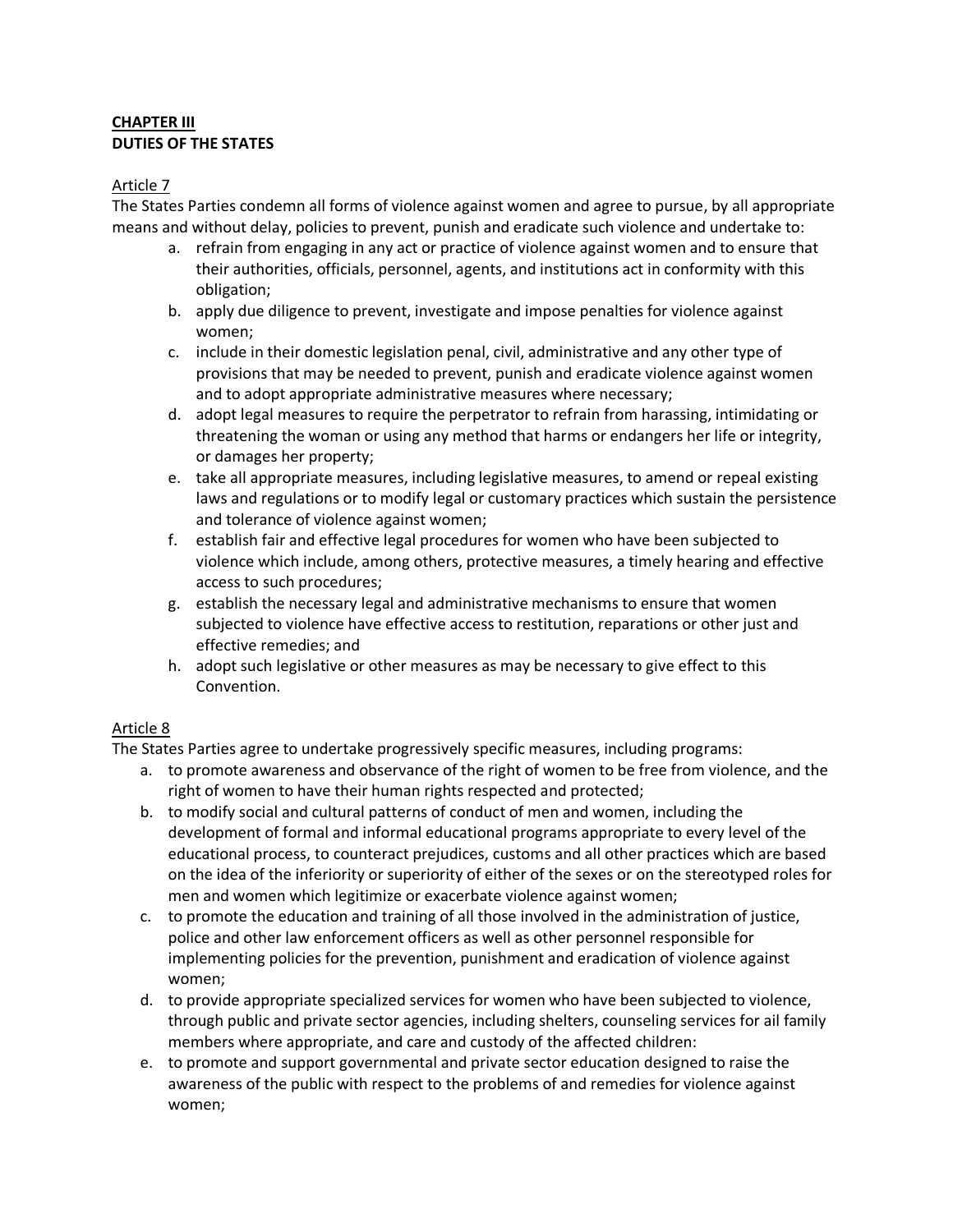- f. to provide women who are subjected to violence access to effective readjustment and training programs to enable them to fully participate in public, private and social life;
- g. to encourage the communications media to develop appropriate media guidelines in order to contribute to the eradication of violence against women in all its forms, and to enhance respect for the dignity of women;
- h. to ensure research and the gathering of statistics and other relevant information relating to the causes, consequences and frequency of violence against women, in order to assess the effectiveness of measures to prevent, punish and eradicate violence against women and to formulate and implement the necessary changes; and
- i. to foster international cooperation for the exchange of ideas and experiences and the execution of programs aimed at protecting women who are subjected to violence.

## Article 9

With respect to the adoption of the measures in this Chapter, the States Parties shall take special account of the vulnerability of women to violence by reason of among others, their race or ethnic background or their status as migrants, refugees or displaced persons. Similar consideration shall be given to women subjected to violence while pregnant or who are disabled, of minor age, elderly, socioeconomically disadvantaged, affected by armed conflict or deprived of their freedom.

### **CHAPTER IV**

## **INTER-AMERICAN MECHANISMS OF PROTECTION**

### Article 10

In order to protect the right of every woman to be free from violence, the States Parties shall include in their national reports to the Inter-American Commission of Women information on measures adopted to prevent and prohibit violence against women, and to assist women affected by violence, as well as on any difficulties they observe in applying those measures, and the factors that contribute to violence against women.

## Article 11

The States Parties to this Convention and the Inter-American Commission of Women may request of the Inter-American Court of Human Rights advisory opinions on the interpretation of this Convention

## Article 12

Any person or group of persons, or any nongovernmental entity legally recognized in one or more member states of the Organization, may lodge petitions with the Inter-American Commission on Human Rights containing denunciations or complaints of violations of Article 7 of this Convention by a State Party, and the Commission shall consider such claims in accordance with the norms and procedures established by the American Convention on Human Rights and the Statutes and Regulations of the Inter-American Commission on Human Rights for lodging and considering petitions.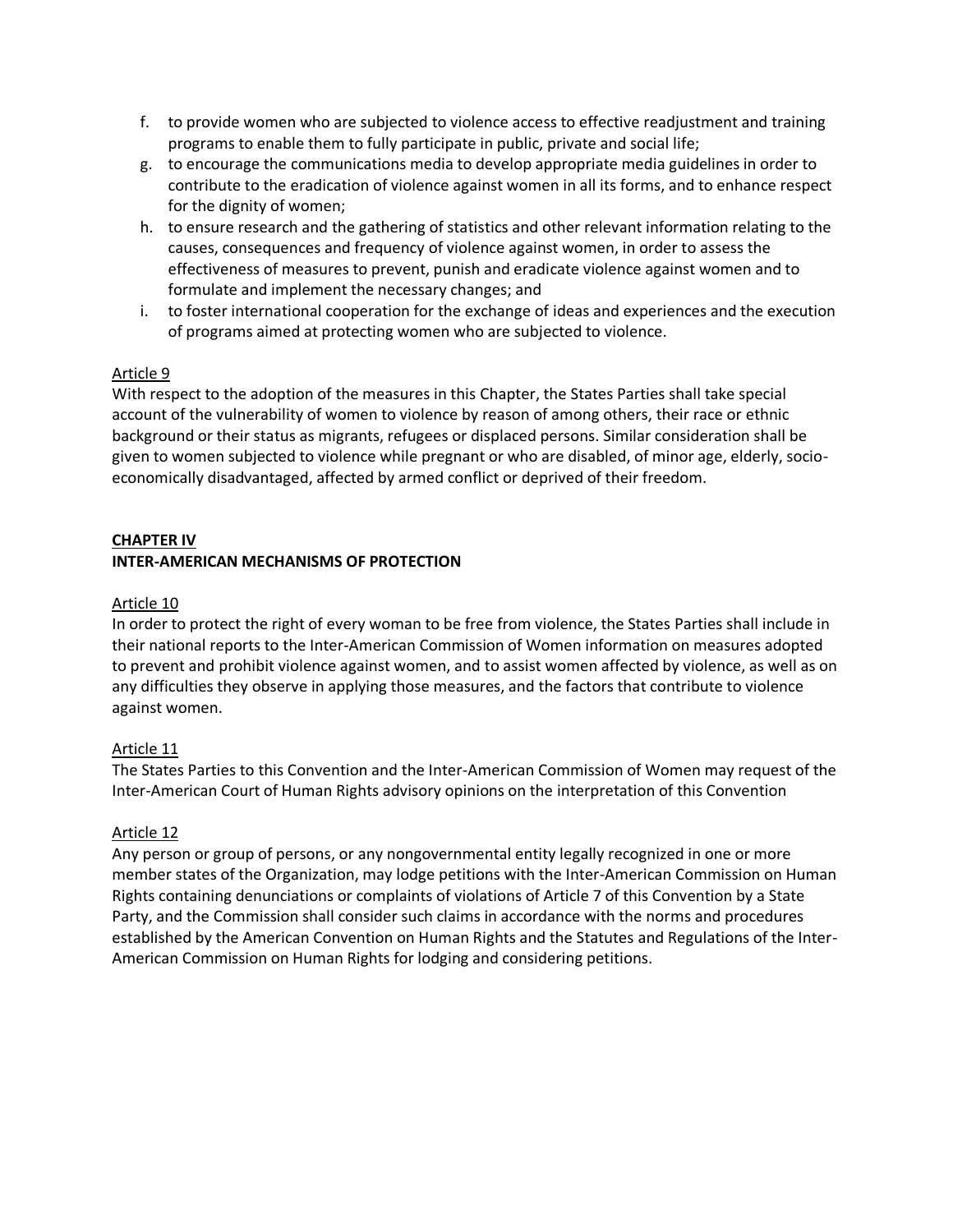## **CHAPTER V GENERAL PROVISIONS**

### Article 13

No part of this Convention shall be understood to restrict or limit the domestic law of any State Party that affords equal or greater protection and guarantees of the rights of women and appropriate safeguards to prevent and eradicate violence against women.

### Article 14

No part of this Convention shall be understood to restrict or limit the American Convention on Human Rights or any other international convention on the subject that provides for equal or greater protection in this area.

### Article 15

This Convention is open to signature by all the member States of the Organization of American States.

### Article 16

This Convention is subject to ratification. The instruments of ratification shall be deposited with the General Secretariat of the Organization of American States.

### Article 17

This Convention is open to accession by any other state. Instruments of accession shall be deposited with the General Secretariat of the Organization of American States.

#### Article 18

Any State may, at the time of approval, signature, ratification, or accession, make reservations to this Convention provided that such reservations are:

- a. not incompatible with the object and purpose of the Convention, and
- b. not of a general nature and relate to one or more specific provisions.

#### Article 19

Any State Party may submit to the General Assembly, through the Inter-American Commission of Women, proposals for the amendment of this Convention.

Amendments shall enter into force for the states ratifying them on the date when two-thirds of the States Parties to this Convention have deposited their respective instruments of ratification. With respect to the other States Parties, the amendments shall enter into force on the dates on which they deposit their respective instruments of ratification.

#### Article 20

If a State Party has two or more territorial units in which the matters dealt with in this Convention are governed by different systems of law, it may, at the time of signature, ratification or accession, declare that this Convention shall extend to all its territorial units or to only one or more of them. Such a declaration may be amended at any time by subsequent declarations, which shall expressly specify the territorial unit or units to which this Convention applies. Such subsequent declarations shall be transmitted to the General Secretariat of the Organization of American States, and shall enter into force thirty days after the date of their receipt.